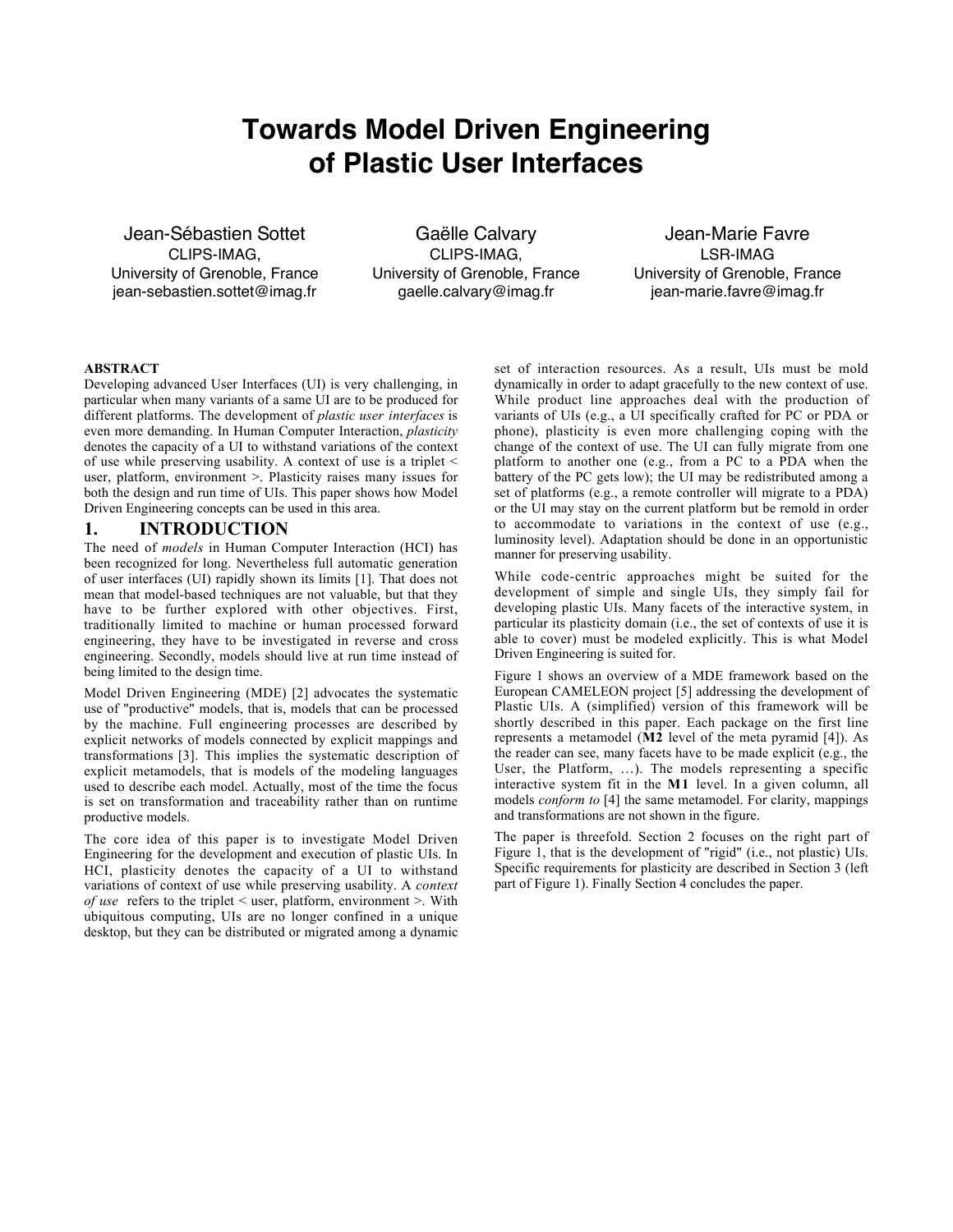

Model Driven Engineering of Plastic User Interfaces (section 3)

Figure 1. A Model Driven Engineering Framework for the Development of UIs

# 2. MDE OF RIGID USER INTERFACES

Before addressing the specific requirements for plasticity, let's see how Model Driven Engineering can be used for the development of classical rigid UIs by opposition to plastic UIs. This implies the use of (1) a development process (or better said a family of development processes), (2) a set of metamodels and (3) a set of mappings and transformations. A more detailed discussion on this approach can be found in [6].

## 2.1 Development Process

Current industrial practices are still mostly code-centric (right bottom of Figure 1). Conversely, Model Driven Engineering processes are based on successive refinements of models, with the integration of new information at each step [5]. Teresa [11] and UsiXML [10] exemplify forward engineering processes. They consist in reifying models step by step from an entry point [16] (in most cases, the task model) until reaching the final running program. Typical development processes start from domain models such as user tasks and concepts models. Then, based on this knowledge and design choices, the UI is designed in terms of workspaces, interactors and finally program elements dependent on specific platforms and libraries. In practice, processes are iterative rather than straightforward and the number of steps may vary. Moreover as suggested by Figure 1, very often it is necessary to adapt an initial model to the various constraints introduced at each level. For instance an initial task model (M1- Tsk) might be tuned into another one (M1-Tsk') to take into account constraints related to concrete library toolkits (M1-Tsk'').

## 2.2 (Meta)Models for Rigid UI Engineering

Metamodels are keys to Model Driven Engineering. To be productive, each model must be accompanied with a precise and explicit metamodel (otherwise the model cannot be interpreted and transformed by a machine). The development of classical rigid UIs implies five metamodels [6]. A simplified backbone composed of four metamodels is given in Figure 2. The mappings between metamodels will be explained in the next section.

- 〈 Task. A task describes how a user's objective can be reached by following a given procedure. From a MDE point of view, task models are trees made of binary and unary operators.
- Concept. This model describes the domain of discourse. Typically such models can be described using UML class diagrams. These are usually referred as Domain Model in Software Engineering and Product Line communities.
- 〈 Workspace. Also referred as Abstract User Interface [5], this model describes the network of workspaces in which tasks are performed.
- 〈 Interactor. Also referred as Concrete User Interface in [5], this model can still be described in terms of abstract Interactors. Various levels of abstraction can be considered here.
- Program. The last "models" are direct abstractions of programs and/or other implementation techniques. Such models are Platform Specific Models (PSM) in the MDE jargon. They just represent the actual implementation of the UI.

Obviously, all models expressed with these metamodels should be connected together because they just represent different points of view on the same UI. Mappings and transformations are briefly discussed in the next section.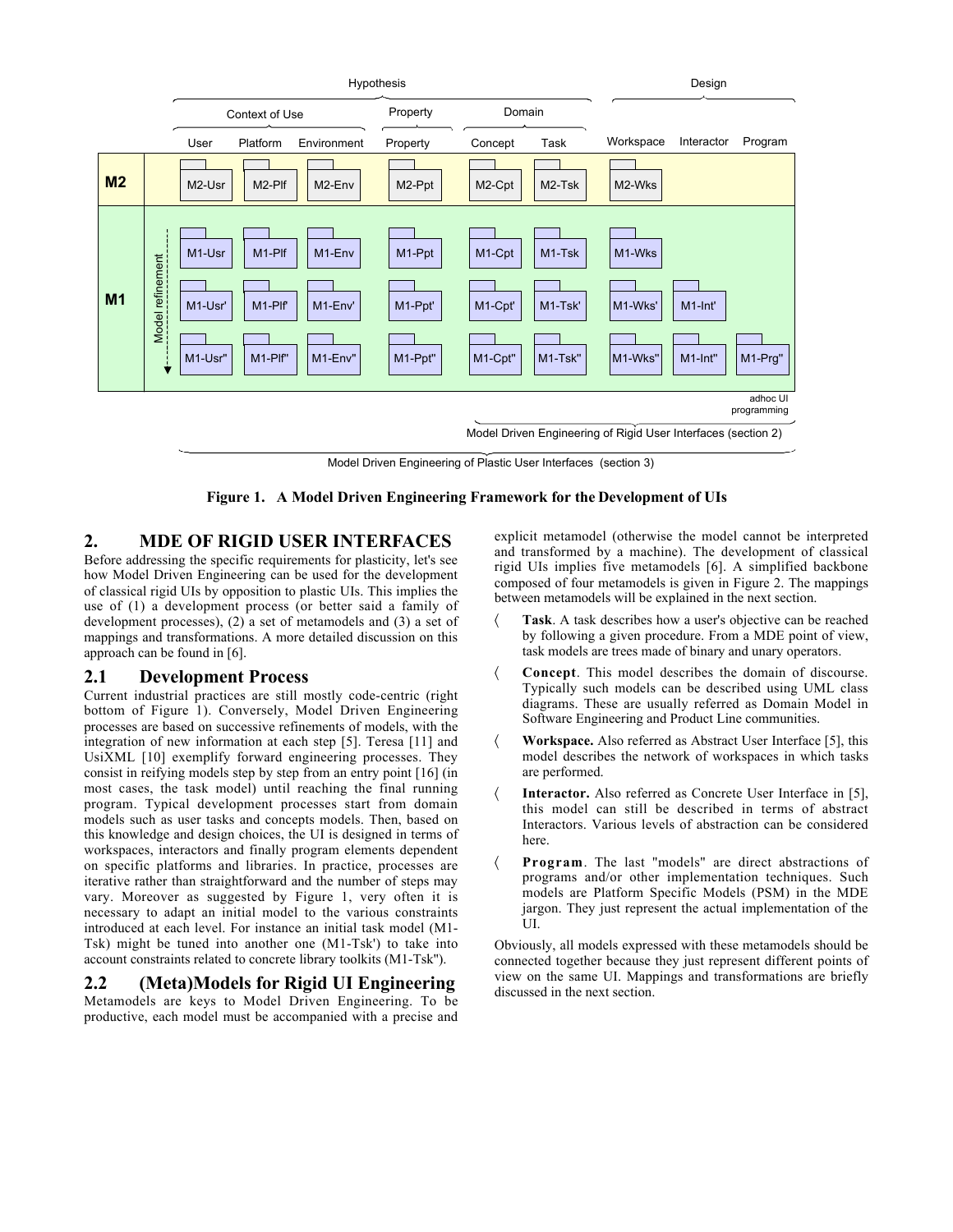

Figure 2. Mappings Between 4 Metamodels for Rigid User Interface Engineering (simplified view)

# 2.3 Mapping and Transformations

With metamodels, mappings and transformations are the cornerstones of MDE. Without them, all the models would be isolated. Conversely, the idea is to incrementally transform abstract models at high level of abstraction (Platform Independent Models, PIM in MDE jargon) into Platform Specific Models. This is obviously an over simplification. Monolithic code generators are not suited for advanced user interfaces. MDE approaches are based on libraries of small composable and extensible transformations. The designer selects and if necessary tunes the appropriate transformations. If no transformation is available, a new one can be written thanks to transformation languages. It is then added to a library for further use. In this way, expertise can be captured and packaged into transformation libraries.

Quite often transformation engines are associated to specific modeling environments based on a given set of metamodels for UI development. This is the case for instance for TransformiXML [12] in the UsiXML environment. While this kind of approaches is worth, it is specific to UI development. It does not cover the whole software engineering process.

The core idea of our approach is to use generic Model Driven Engineering techniques and extensive libraries of metamodels. This approach is being investigated in the Zooomm project [2]. While emerging standards for expressing MDE transformations are under active development (e.g. QVT), we investigate [6] the appropriateness of the ATL generic MDE transformation language [12] for plasticity. The following piece of code is an example of transformation written in ATL. It describes very simple rules transforming Tasks into Workspaces:

- The rule *TaskToSpace* creates one workspace *w* per user task *t*. The workspace takes the name of the task;
- The rule *OrOperatorToSequence* applies to the task model. It transforms all OR operators *o* between two user tasks

(*o.RightTask* ) into two sequence operators (from o*.motherTask* to *o.leftTask* and *o.leftTask* to *o.rightTask*).

```
module M2TaskToM2Workspace {
   from M1Task : M2Task
   to M1Workspace : M2Workspace
   -- One workspace for each task
   rule TaskToSpace {
     from t : M2Task!Task
     to w : M2Workspace!Space (
       name <- t.name
     )
   }
   -- OrOperator
   rule OrOperatorToSequence{
     from o : M2Task!BinaryOperator (
       o.name = "or"
\qquad \qquad to leftSequence : M2Workspace!Sequence (
       origin<- [Task2Space.e]o.motherTask,
               destination<-[Task2Space.e]o.rightTask )
   ...
```
# 3. TOWARDS MDE OF PLASTIC UI

As shown on the left of Figure 1, additional models are necessary for the engineering of plastic UIs.

## 3.1 Additional (Meta)Models for Plastic UI

For plasticity, we need additional metamodels for capturing both the context of use and the usability of the interactive systems.

- User. This model represents the end-user of the interactive system. It may capture general information (e.g., age, gender), the skill level of the end-user (e.g. Rasmussen [18]) in both computer science and in the applicative domain.
- Environment. This model represents the physical (e.g., the noise level), social conditions where the interaction takes